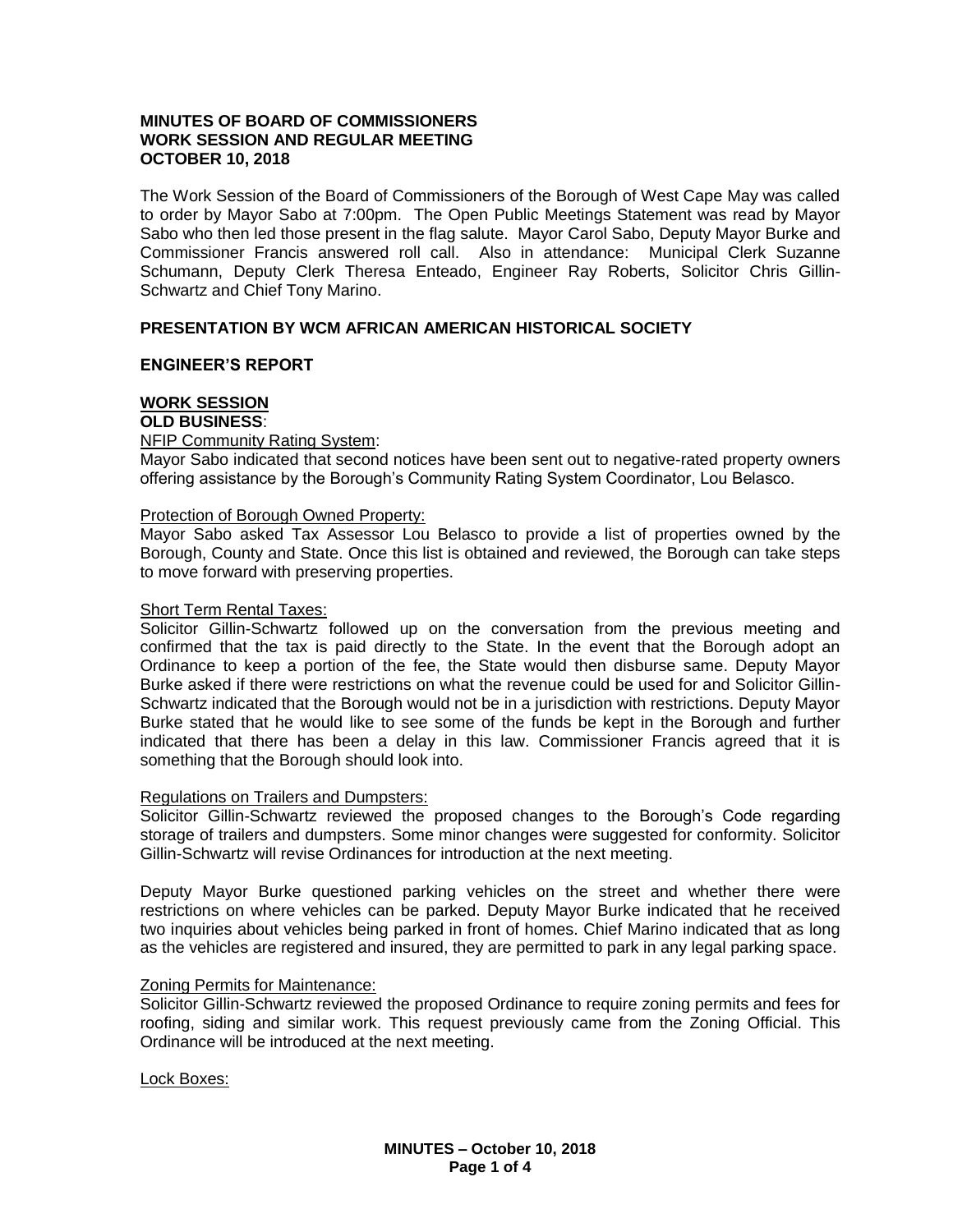Mayor Sabo stated that Fire Chief McPherson requested the Borough to establish a requirement for rental properties to install lock boxes for access to properties in emergent situations. Solicitor Gillin-Schwartz provided a sample Ordinance which is similar to that in place in the City of Cape May. This Ordinance will be introduced at the next meeting.

### Ordinance 553-18:

Mayor Sabo indicated that there was a spirited discussion at the Planning Zoning Board meeting on October 9, 2018 which resulted in a 5-4 vote in opposition of this Ordinance being in compliance with the Borough's Master Plan. Mayor Sabo stated that she would like to table this Ordinance and review it further in the future.

# **NEW BUSINESS:**

NONE

# **PUBLIC PORTION:**

Chief Marino spoke of the traffic study which was done using the radar sign over the weekend and the plan to reverse the sign for the upcoming weekend. Chief Marino also indicated that the site line at Leaming Avenue and Elmira is now visible, as the overgrown bush has been trimmed.

Jim Labrusciano, 127 Myrtle Avenue, asked for clarification on the short term rental taxes and Engineer Roberts agreed that the City of Cape May charged s 7% sales tax and a 7% occupancy tax. Deputy Mayor Burke indicated that the Borough has no interest in imposing additional taxes, just retaining some of the tax if possible.

Mr. Labrusciano questioned the lock box ordinance and indicated that his property has a door code for entrance. Solicitor Gillin-Schwartz indicated that this is for vacation rental properties only.

Mr. Labrusciano asked for confirmation that vehicles can be parked in any legal parking space, so long as they are insured and registered. This information was confirmed.

Mr. Labrusciano asked if the porta-potty at Wilbraham Park is being removed. Mayor Sabo indicated that this porta-potty was placed by the West Cape May Business Association. Chief Marino confirmed that there were no issues with the porta-potty this season.

The Work Session concluded at 8:24pm.

# **REGULAR MEETING**

**CONSENT AGENDA**: On motion of Deputy Commissioner Francis, seconded by Deputy Mayor Burke, the following Consent Agenda was unanimously approved on roll call vote.

Minutes:

September 26, 2018 – Work Session and Regular Meeting

Ordinances for Introduction and Publication:<br>553-18 **\*\*TABLED\*\*** An Ordinance A

\*\*TABLED\*\* An Ordinance Amending Section 7 of the Borough Code Regarding Side Yard Bulk Regulations (reintroduced)

# Resolutions:

| 171-18 | Authorize Special Event Permits to Cape May New Jersey State Film Festival |
|--------|----------------------------------------------------------------------------|
| 172-18 | Appointing a Municipal Housing Liaison and Trust Fund Reporter             |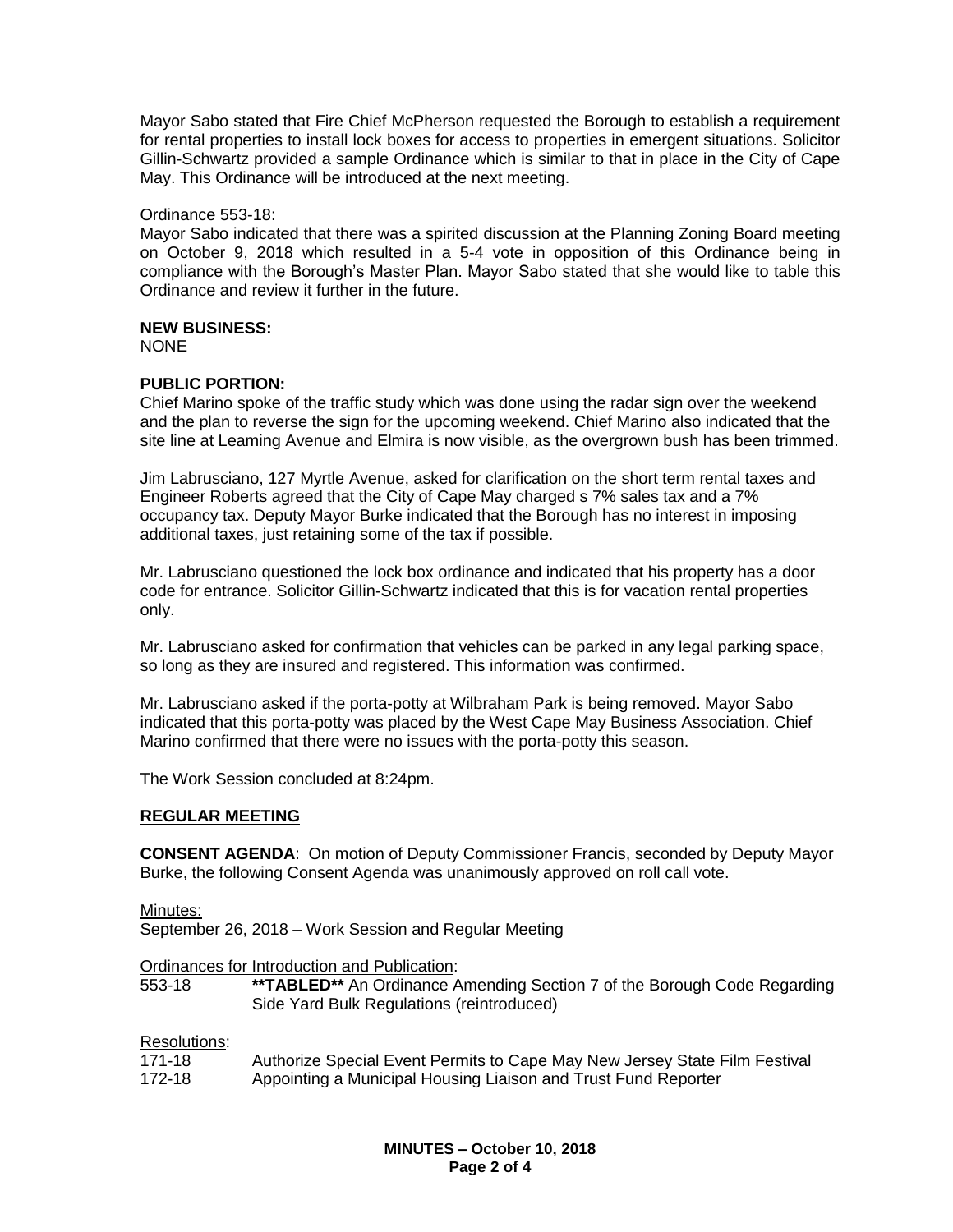- 173-18 Approval to Submit a Grant Application and Execute a Grant Contract with the NJDOT for the Reconstruction of West Drive Project
- 174-18 Closed Session Potential Litigation, Ordinance 547-18
- 175-18 Raffle License Coalition Against Rape and Abuse, Inc.
- 176-18 Bill Payment

### **NON-CONSENT AGENDA**

Ordinances for Second Reading and Public Hearing:

548-18 An Ordinance Replacing Chapter XXVIII, Section 28-1 of the West Cape May Borough Code, which will be entitled "Affordable Housing Ordinance", to Address the Requirements of the Fair Housing Act and the Uniform Housing Affordability Controls (UHAC) regarding Compliance with the Borough's Affordable Housing **Obligations** 

Mayor Sabo opened the public hearing. When no one wished to speak, the public hearing was closed and Commissioner Francis made a motion, seconded by Deputy Mayor Burke, to adopt Ordinance 548-18. The motion was carried unanimously on roll call vote.

549-18 An Ordinance Adding Section 27-37.3 to Chapter XXVII (Zoning) of the West Cape May Borough Code, which will be entitled "Affordable Housing Mandatory Set-Aside"

Mayor Sabo opened the public hearing. When no one wished to speak, the public hearing was closed and Deputy Mayor Burke made a motion, seconded by Commissioner Francis, to adopt Ordinance 549-18. The motion was carried unanimously on roll call vote.

550-18 An Ordinance Updating Chapter XXVII, Section 37.1 of the Borough's Code to Update the Borough's Accessory Apartment Program

Mayor Sabo opened the public hearing. When no one wished to speak, the public hearing was closed and Commissioner Francis made a motion, seconded by Deputy Mayor Burke, to adopt Ordinance 550-18. The motion was carried unanimously on roll call vote.

551-18 An Ordinance Amending Chapter XXVII "Zoning" to Allow for the Creation of Affordable Housing in the Borough's C-1, C-2 and C-3 Zones

Mayor Sabo opened the public hearing. When no one wished to speak, the public hearing was closed and Deputy Mayor Burke made a motion, seconded by Commissioner Francis, to adopt Ordinance 551-18. The motion was carried unanimously on roll call vote.

554-18 An Ordinance Amending Section 10 of the Borough Code Regarding the Requirements for Demolition

Mayor Sabo opened the public hearing. When no one wished to speak, the public hearing was closed and Commissioner Francis made a motion, seconded by Deputy Mayor Burke, to adopt Ordinance 551-18. The motion was carried unanimously on roll call vote.

Resolutions: NONE

# **COMMISSIONER REPORTS**

Commissioner Francis had nothing to report.

Deputy Mayor Burke had nothing to report.

Mayor Sabo mentioned National Fire Prevention Week and stated that the West Cape May Volunteer Fire Company has free smoke detectors available to residents. Mayor Sabo also mentioned the success of the Lima Bean Festival.

> **MINUTES – October 10, 2018 Page 3 of 4**